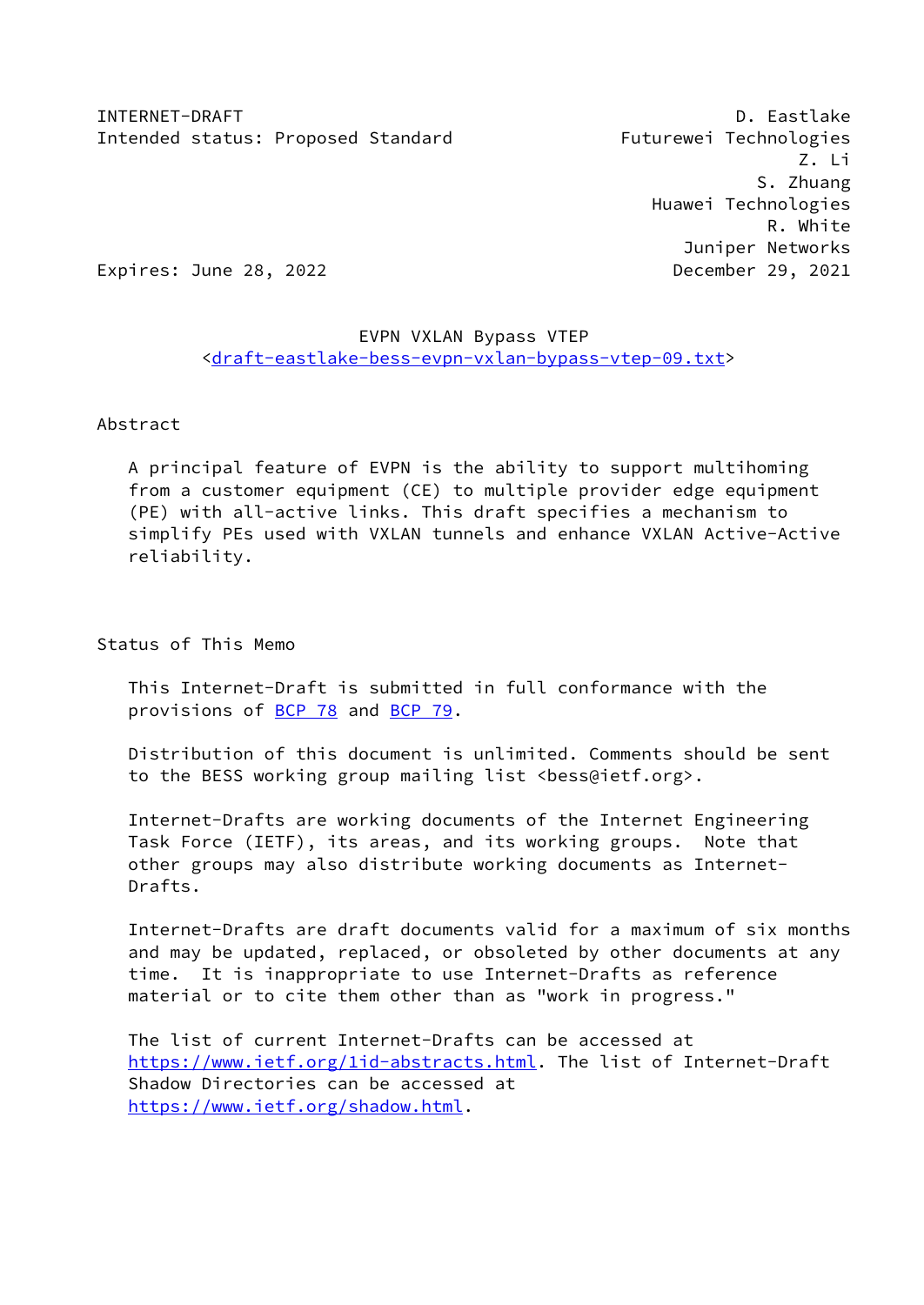INTERNET-DRAFT EVPN VXLAN Bypass VTEP December 2021

# Table of Contents

| 1.1 Terminology and Acronyms3                                                       |  |
|-------------------------------------------------------------------------------------|--|
| 2. VXLAN Gateway High Reliability4<br>3. Detailed Problem and Solution Requirement6 |  |
| 6.<br>6.1 Layer 2 Unicast Packet Forwarding10                                       |  |
|                                                                                     |  |
|                                                                                     |  |
|                                                                                     |  |
|                                                                                     |  |
|                                                                                     |  |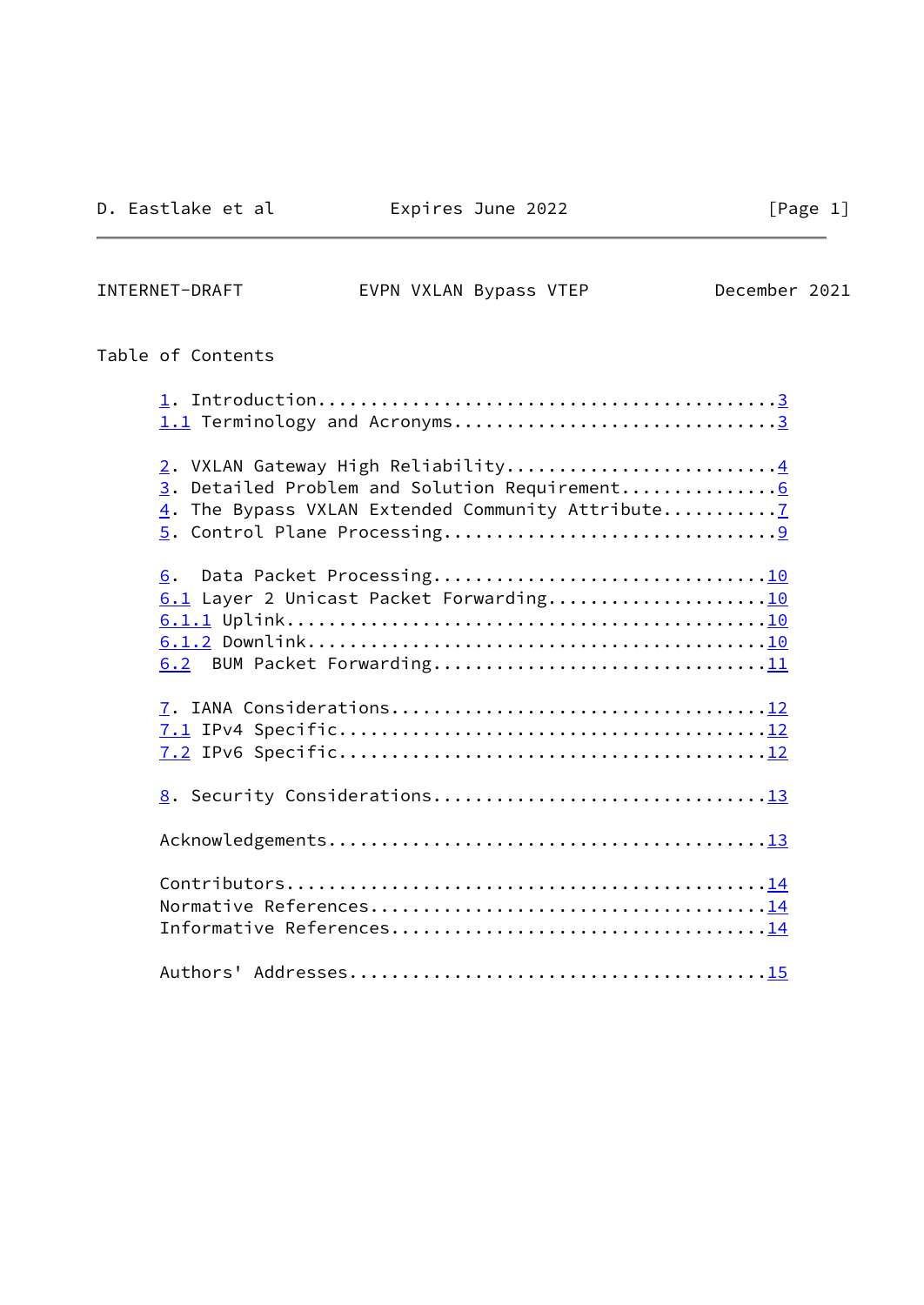D. Eastlake et al Expires June 2022 [Page 2]

<span id="page-2-1"></span>INTERNET-DRAFT EVPN VXLAN Bypass VTEP December 2021

### <span id="page-2-0"></span>[1](#page-2-0). Introduction

 A principal feature of EVPN is the ability to support multihoming from a customer equipment (CE) to multiple provider edge equipment (PE) with links used in the all-active redundancy mode. That mode is where a device is multihomed to a group of two or more PEs and where all PEs in such a redundancy group can forward traffic to/from the multihomed device or network for a given VLAN [[RFC7209](https://datatracker.ietf.org/doc/pdf/rfc7209)]. This draft specifies a VXLAN gateway mechanism to simplify PE processing in the multi-homed case and enhance VXLAN Active-Active reliability.

### <span id="page-2-2"></span>[1.1](#page-2-2) Terminology and Acronyms

 The key words "MUST", "MUST NOT", "REQUIRED", "SHALL", "SHALL NOT", "SHOULD", "SHOULD NOT", "RECOMMENDED", "NOT RECOMMENDED", "MAY", and "OPTIONAL" in this document are to be interpreted as described in [BCP](https://datatracker.ietf.org/doc/pdf/bcp14) [14](https://datatracker.ietf.org/doc/pdf/bcp14) [[RFC2119\]](https://datatracker.ietf.org/doc/pdf/rfc2119) [\[RFC8174](https://datatracker.ietf.org/doc/pdf/rfc8174)] when, and only when, they appear in all capitals, as shown here.

This document uses the following acronyms and terms:

- All-Active Redundancy Mode When a device is multihomed to a group of two or more PEs and when all PEs in such redundancy group can forward traffic to/from the multihomed device or network for a given VLAN.
- BUM Broadcast, Unknown unicast, and Multicast.
- CE Customer Edge equipment.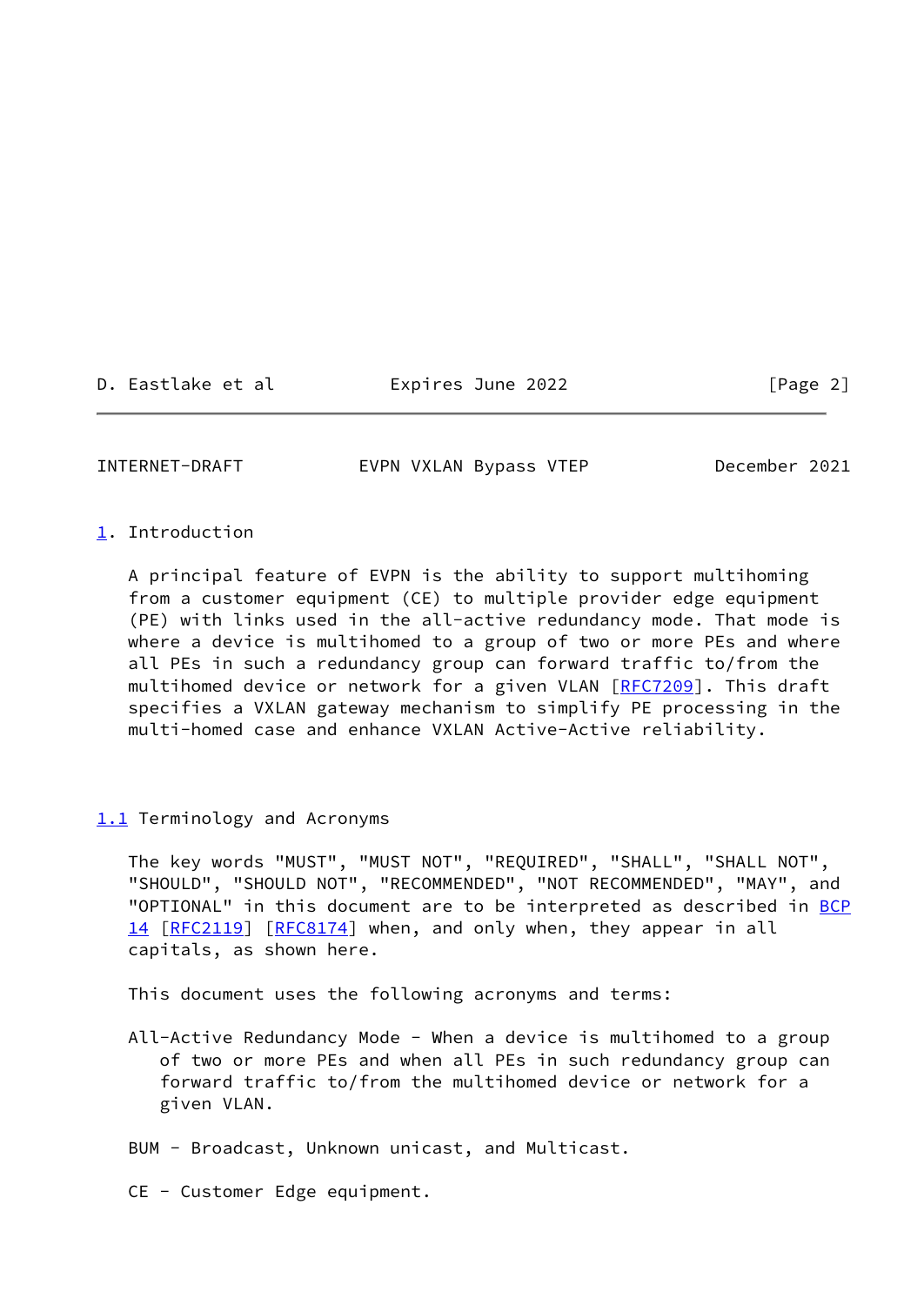DCI - Data Center Interconnect.

- ESI Ethernet Segment Identifier A unique non-zero identifier that identifies an Ethernet segment.
- NVE Network Virtualization Edge.
- PE Provider Edge equipment.
- Single-Active Redundancy Mode When a device or a network is multihomed to a group of two or more PEs and when only a single PE in such a redundancy group can forward traffic to/from the multihomed device or network for a given VLAN.
- VTEP VXLAN Tunnel End Point.
- VXLAN Virtual eXtensible Local Area Network [[RFC7348](https://datatracker.ietf.org/doc/pdf/rfc7348)].

| D. Eastlake et al | Expires June 2022 | [Page 3] |
|-------------------|-------------------|----------|
|                   |                   |          |

<span id="page-3-1"></span>INTERNET-DRAFT EVPN VXLAN Bypass VTEP December 2021

<span id="page-3-0"></span>[2](#page-3-0). VXLAN Gateway High Reliability

 One example of the current situation would be a DCI (data center interconnect) using VXLAN tunnels that is multihomed for reliability as show in Figure 1. Each PE as a VXLAN Tunnel End Point (VTEP) uses a different IP adress. Thus each PE must process EVPN updates based on the ESIs [\[RFC7432](https://datatracker.ietf.org/doc/pdf/rfc7432)].

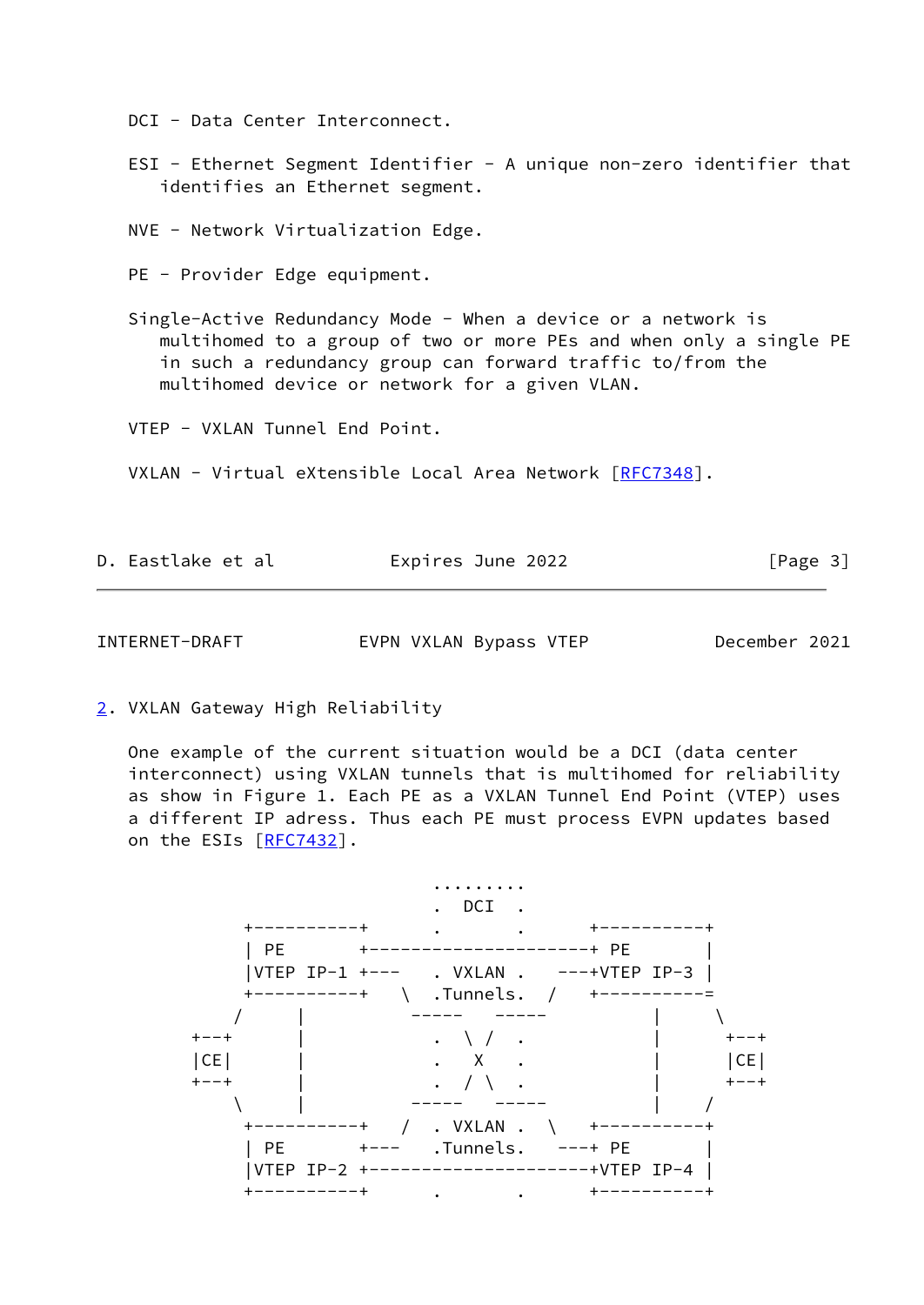#### .........

#### Figure 1. Current Situtation

 The situation is greatly simplified if the set of VTEPs connected to a particular Ethernet segment all use the same anycast IP address. PEs no longer need to conern themselves with whether a remote CE is single or multi-homed. The situation is as shown in Figure 2. The IP address within each VTEP group is synchronized by messages within that group.

Expires June 2022 [Page 4]

INTERNET-DRAFT EVPN VXLAN Bypass VTEP December 2021

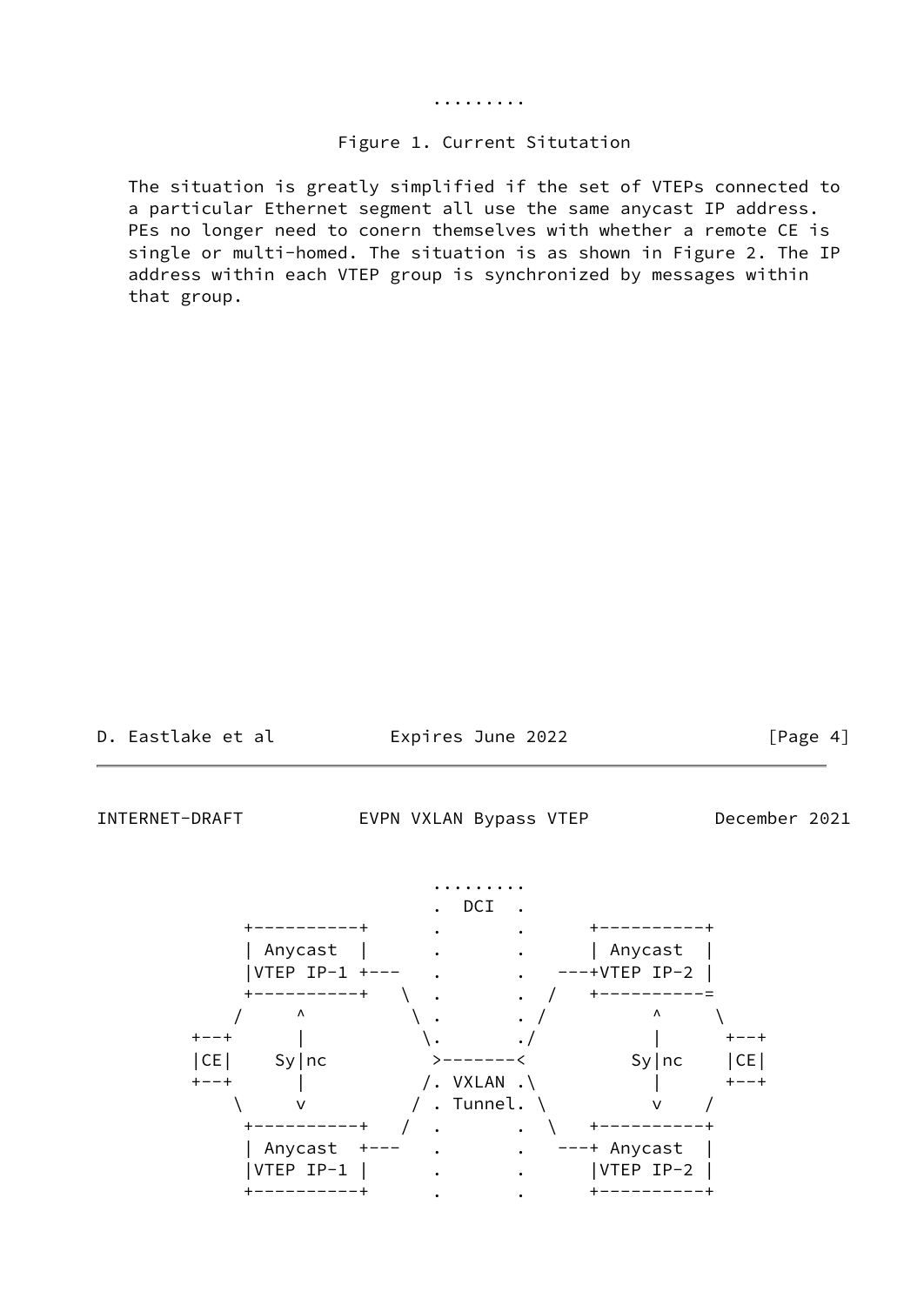Figure 2. Situtation Using Anycast

D. Eastlake et al Expires June 2022 [Page 5]

<span id="page-5-1"></span>INTERNET-DRAFT EVPN VXLAN Bypass VTEP December 2021

<span id="page-5-0"></span>[3](#page-5-0). Detailed Problem and Solution Requirement

 In the scenario illustrated in Figure 3, where an enterprise site and a data center are interconnected, the VPN gateways (PE1 and PE2) and the enterprise site (CPE) are connected through a VXLAN tunnel to provide L2/L3 services between the enterprise site (CPE) and data center. The data center gateway (CE1) is dual-homed to PE1 and PE2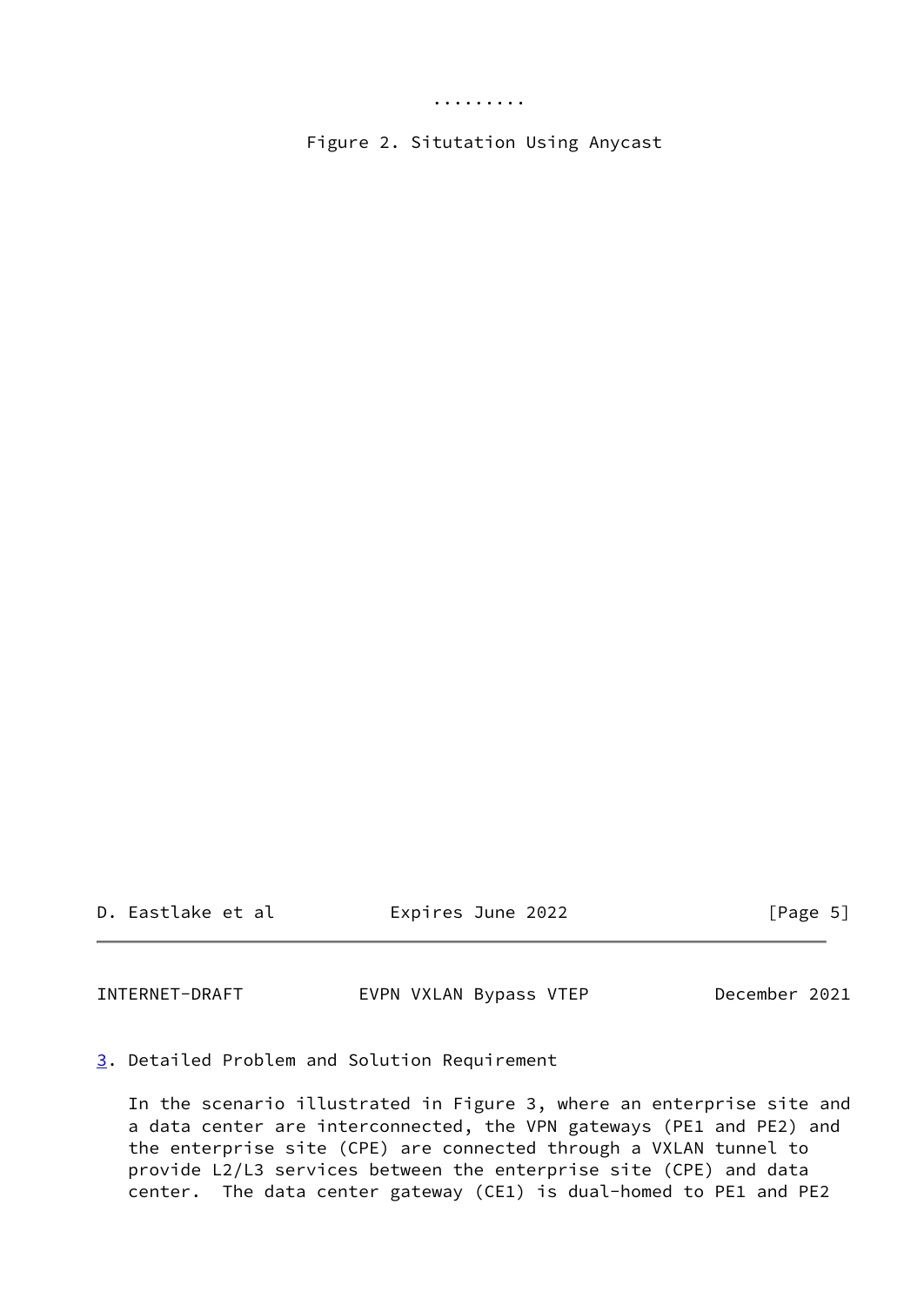to access the VXLAN network, which enhances network access reliability. When one PE fails, services can be rapidly switched to the other PE, minimizing the impact on services.

 As shown in Figure 3, PE1 and PE2 use a virtual address as a Network Virtualization Edge (NVE) interface address at the network side, namely, the Anycast VTEP address. In this way, the CPE is aware of only one remote NVE interface and establishes a VXLAN tunnel with the virtual address. The packets from the CPE can reach CE1 through either PE1 or PE2. However, single-homed CEs may exist, such as CE2 and CE3. As a result, after reaching a PE, the packets from the CPE may need to be forwarded by the other PE to a single-homed CE. Therefore, a bypass VXLAN tunnel needs to be established between PE1 and PE2. An EVPN peer relationship is established between PE1 and PE2. Different addresses, namely, bypass VTEP addresses, are configured for PE1 and PE2 so that they can establish a bypass VXLAN tunnel.



Figure 3. Basic networking of the VXLAN active-active scenario

D. Eastlake et al Expires June 2022 [Page 6]

<span id="page-6-0"></span>

INTERNET-DRAFT EVPN VXLAN Bypass VTEP December 2021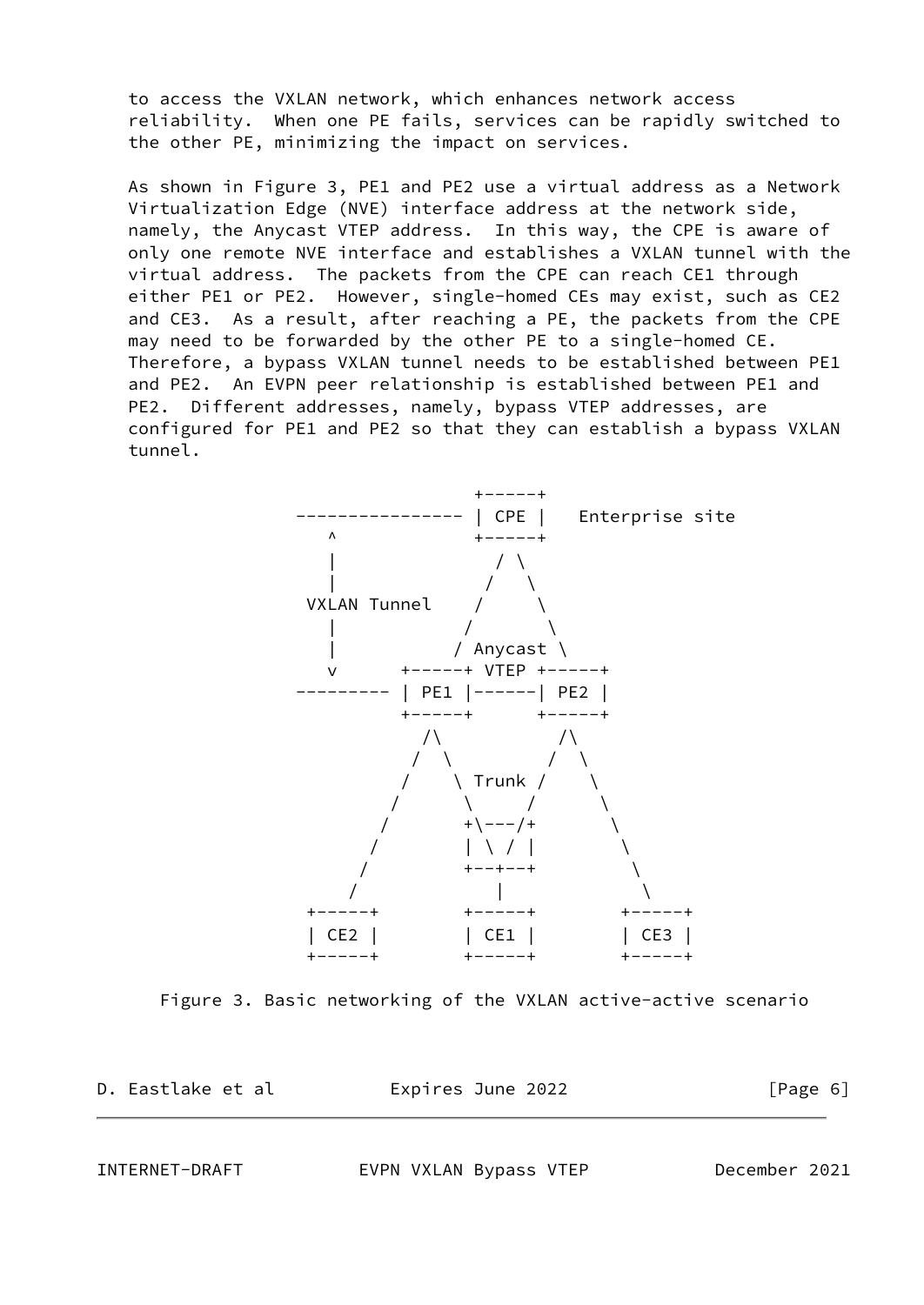#### <span id="page-7-0"></span>[4](#page-7-0). The Bypass VXLAN Extended Community Attribute

 This sections specifies the extensions to meet the requirements given in [Section 3](#page-5-0) and enhance VXLAN active-active reliability.

 This document specifies two new BGP extended communities, the IPv4 and IPv6 Bypass VXLAN Extended Communities. These extended communities are IPv4-address-specific or IPv6-address-specific, depending on whether the VTEP address to be accommodated is IPv4 or IPv6. In the new extended communities, the 4-byte or 16-byte global administrator field encodes the IPv4 or IPv6 address that is the VTEP address and the 2-byte local administrator field is formatted as shown in Figures 4 and 5.

0 1 2 3 0 1 2 3 4 5 6 7 8 9 0 1 2 3 4 5 6 7 8 9 0 1 2 3 4 5 6 7 8 9 0 1 +-+-+-+-+-+-+-+-+-+-+-+-+-+-+-+-+-+-+-+-+-+-+-+-+-+-+-+-+-+-+-+-+ | Type=0x01 | Sub-Type=TBA1 | IPv4 Address +-+-+-+-+-+-+-+-+-+-+-+-+-+-+-+-+-+-+-+-+-+-+-+-+-+-+-+-+-+-+-+-+ IPv4 Address (cont.) | Flags | Reserved +-+-+-+-+-+-+-+-+-+-+-+-+-+-+-+-+-+-+-+-+-+-+-+-+-+-+-+-+-+-+-+-+

Figure 4. IPv4-address-specific Bypass VXLAN Extended Community

0 1 2 3 0 1 2 3 4 5 6 7 8 9 0 1 2 3 4 5 6 7 8 9 0 1 2 3 4 5 6 7 8 9 0 1 +-+-+-+-+-+-+-+-+-+-+-+-+-+-+-+-+-+-+-+-+-+-+-+-+-+-+-+-+-+-+-+-+ | Type=0x00/0x40| Sub-Type=TBA2 | Target IPv6 Address | +-+-+-+-+-+-+-+-+-+-+-+-+-+-+-+-+-+-+-+-+-+-+-+-+-+-+-+-+-+-+-+-+ | Target IPv6 Address (cont.) | +-+-+-+-+-+-+-+-+-+-+-+-+-+-+-+-+-+-+-+-+-+-+-+-+-+-+-+-+-+-+-+-+ | Target IPv6 Address (cont.) | +-+-+-+-+-+-+-+-+-+-+-+-+-+-+-+-+-+-+-+-+-+-+-+-+-+-+-+-+-+-+-+-+ | Target IPv6 Address (cont.) | +-+-+-+-+-+-+-+-+-+-+-+-+-+-+-+-+-+-+-+-+-+-+-+-+-+-+-+-+-+-+-+-+ | Target IPv6 Address (cont.) | Flags | Reserved +-+-+-+-+-+-+-+-+-+-+-+-+-+-+-+-+-+-+-+-+-+-+-+-+-+-+-+-+-+-+-+-+

Figure 5. IPv6-address-specific Bypass VXLAN Extended Community

#### Where

 Type: 0x01 = type for transitive IPv4 specific use. 0x00 = type for transitive IPv6 specific use. 0x40 = type for non-transitive IPv6 specific use. Sub-Type: TBA1 = subtype for IPv4 specific use. TBA2 = subtype for IPv6 specific use.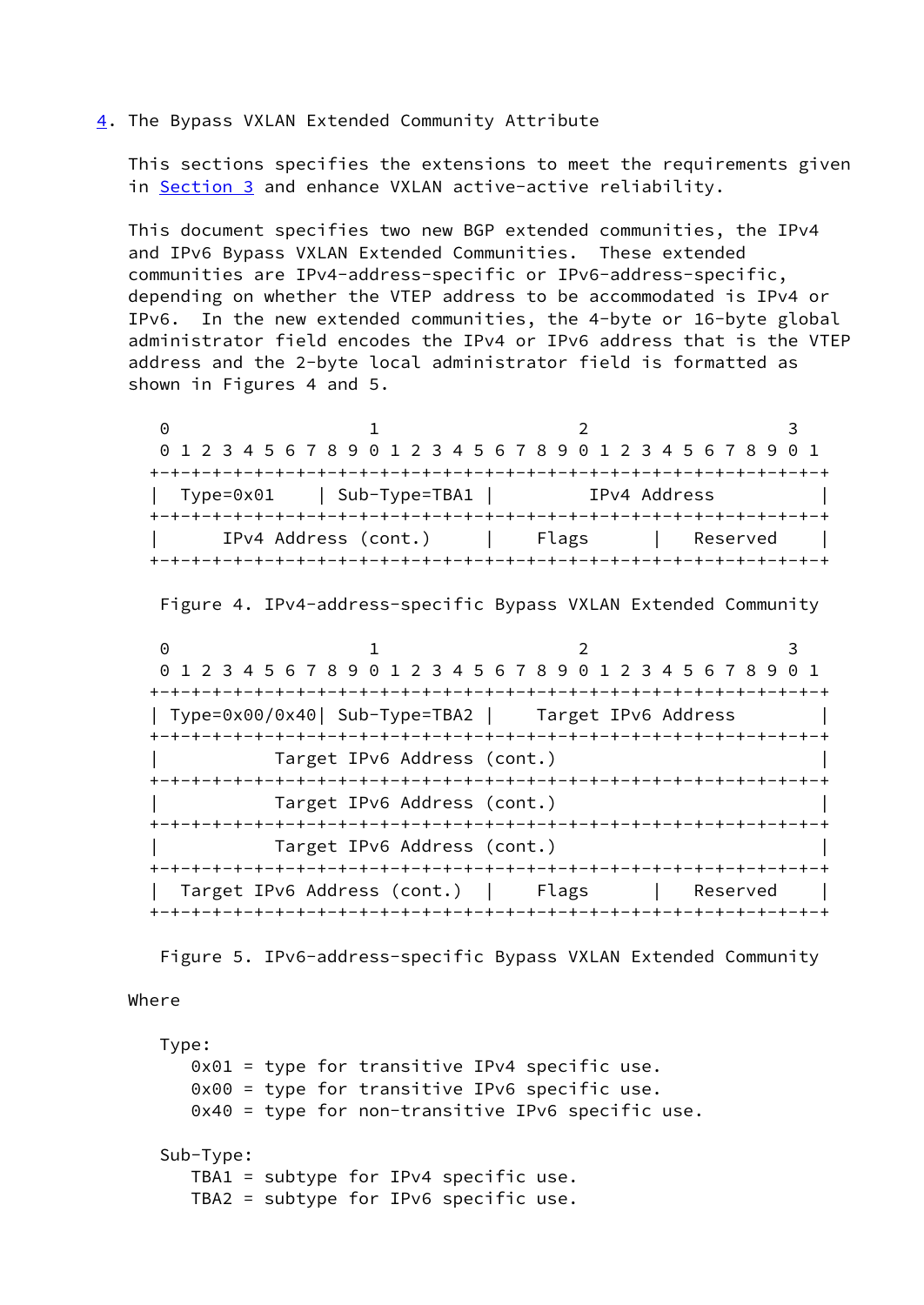| INTERNET-DRAFT | EVPN VXLAN Bypass VTEP | December 2021 |
|----------------|------------------------|---------------|
|----------------|------------------------|---------------|

IPv4/IPv6: An address of that type.

Flags: MUST be sent as zero and ignored on receipt.

Reserved: MUST be sent as zero and ignored on receipt.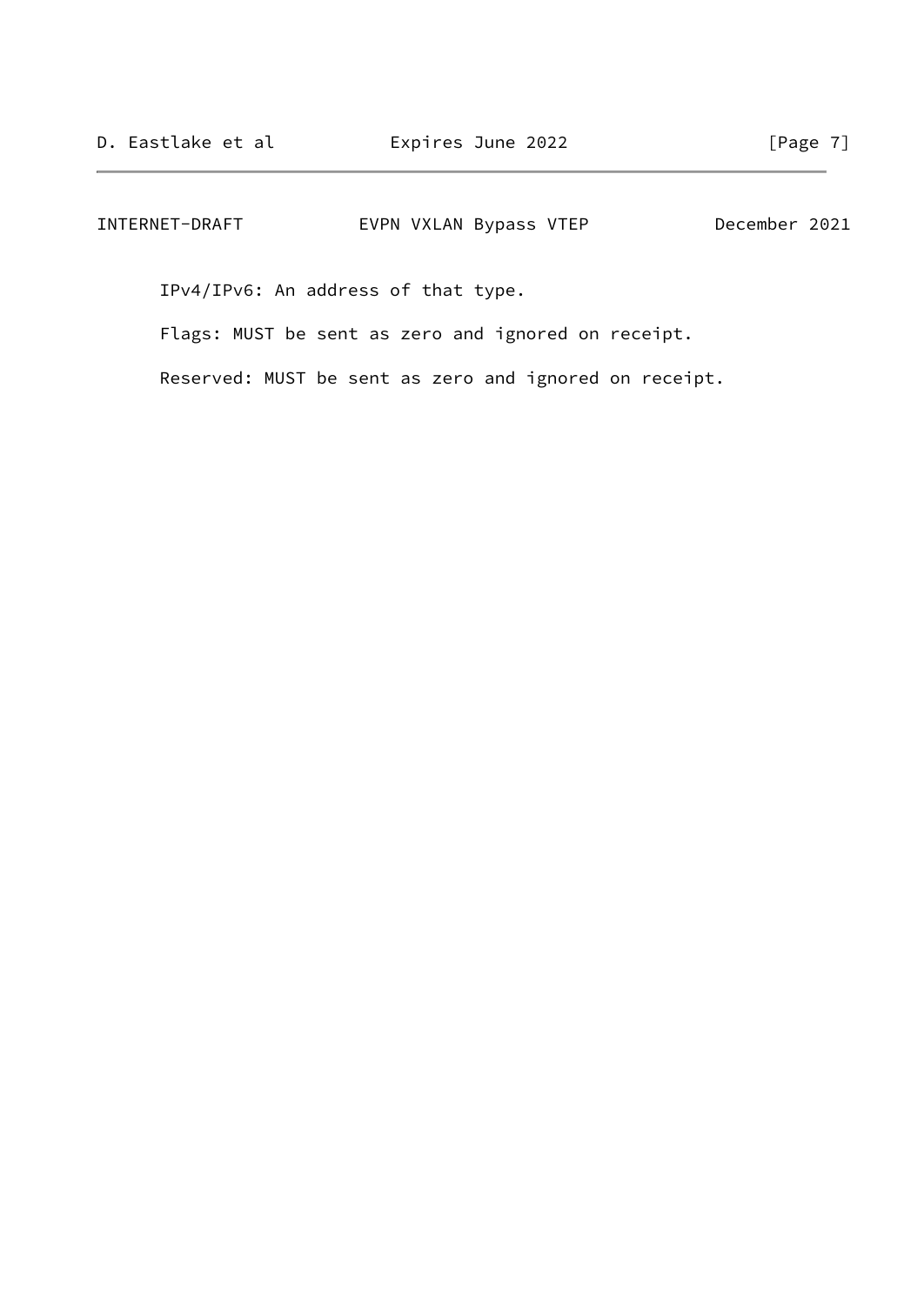|  |  | D. Eastlake et al |  |  |
|--|--|-------------------|--|--|
|--|--|-------------------|--|--|

Expires June 2022 [Page 8]

<span id="page-9-1"></span>INTERNET-DRAFT EVPN VXLAN Bypass VTEP December 2021

<span id="page-9-0"></span>[5](#page-9-0). Control Plane Processing

Using the topology in Figure 3:

- 1) PE2 sends a multicast route to PE1. The source address of the route is the Anycast VTEP address shared by PE1 and PE2. The route carries the bypass VXLAN extended community attribute, including the bypass VTEP address of PE1.
- 2) After receiving the multicast route from PE2, PE1 considers that an Anycast relationship be established with PE2. This is because the source address (Anycast VTEP address) of the route is the same as the local virtual address of PE1 and the route carries the bypass VTEP extended community attribute. Based on the bypass VXLAN extended attribute of the route, PE1 establishes a bypass VXLAN tunnel to PE2.
- 3) PE1 learns the MAC address of the CEs through upstream packets from the CEs and advertises them as routes to PE2 through BGP EVPN. The routes carry the ESI of the links accessed by the CEs, and information about the VLANs that the CE access, and the bypass VXLAN extended community attribute.
- 4) PE1 learns the MAC address of the CPE through downstream packets at the network side, specifies that the next-hop address of the MAC route can be iterated to a static VXLAN tunnel, and advertises the route to PE2. The next-hop address of the MAC route cannot be changed.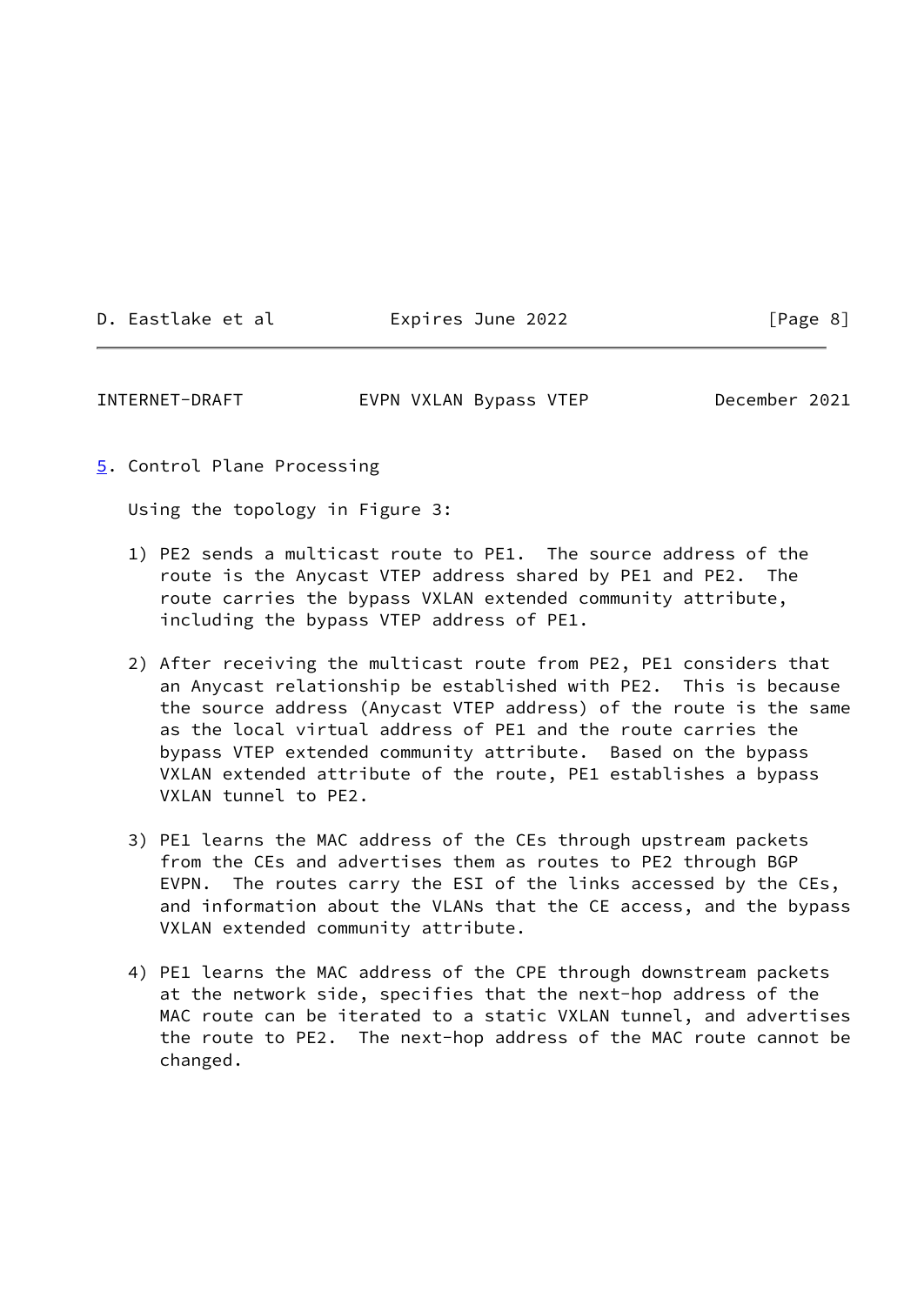D. Eastlake et al expires June 2022 [Page 9]

<span id="page-10-1"></span>

| INTERNET-DRAFT | EVPN VXLAN Bypass VTEP | December 2021 |
|----------------|------------------------|---------------|
|----------------|------------------------|---------------|

<span id="page-10-0"></span>[6](#page-10-0). Data Packet Processing

 This section describes how Layer 2 unicast and BUM (Broadcast, Unknown unicast, and Multicast) packets are forwarded. A description of how Layer 3 packets transmitted on the same subnet and Layer 3 packets transmitted across subnets cases are forwarded will be provided in a furture version of this document.

### <span id="page-10-2"></span>[6.1](#page-10-2) Layer 2 Unicast Packet Forwarding

 The following two subsections discuss Layer 2 unicast forwarding in the topology shown in Figure 3.

## <span id="page-10-3"></span>[6.1.1](#page-10-3) Uplink

 After receiving Layer 2 unicast packets destined for the CPE from CE1, CE2, and CE3, PE1 and PE2 search for their local MAC address table to obtain outbound interfaces, perform VXLAN encapsulation on the packets, and forward them to the CPE.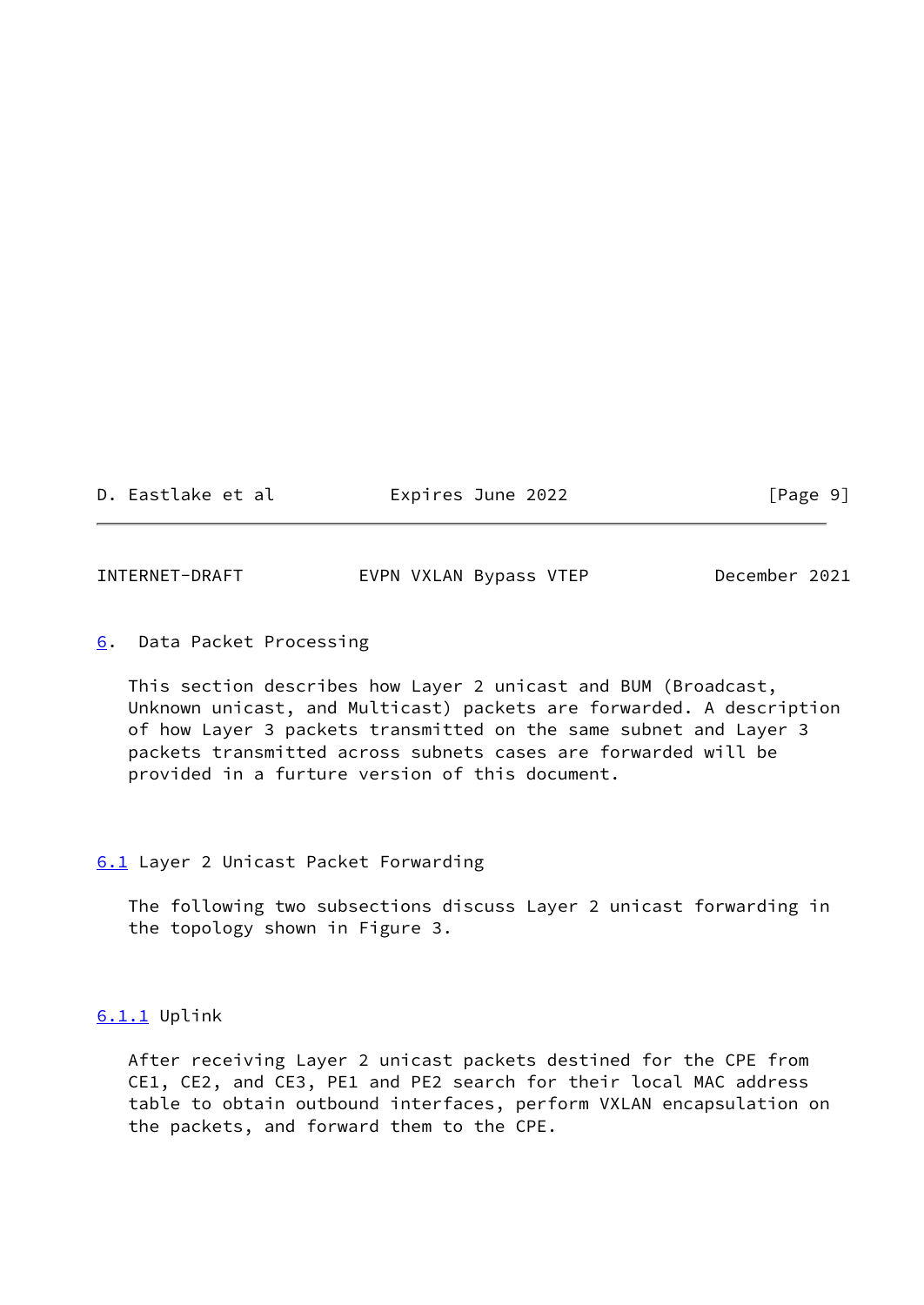#### <span id="page-11-0"></span>[6.1.2](#page-11-0) Downlink

 After receiving a Layer 2 unicast packet sent by the CPE to CE1, PE1 performs VXLAN decapsulation on the packet, searches the local MAC address table for the destination MAC address, obtains the outbound interface, and forwards the packet to CE1.

 After receiving a Layer 2 unicast packet sent by the CPE to CE2, PE1 performs VXLAN decapsulation on the packet, searches the local MAC address table for the destination MAC address, obtains the outbound interface, and forwards the packet to CE2.

 After receiving a Layer 2 unicast packet sent by the CPE to CE3, PE1 performs VXLAN decapsulation on the packet, searches the local MAC address table for the destination MAC address, and forwards it to PE2 over the bypass VXLAN tunnel. After the packet reaches PE2, PE2 searches the destination MAC address, obtains the outbound interface, and forwards the packet to CE3.

 The process for PE2 to forward packets from the CPE is the same as that for PE1 to forward packets from the CPE with the roles of CE2 and CE3 swapped.

| D. Eastlake et al | Expires June 2022 | [Page 10] |
|-------------------|-------------------|-----------|
|                   |                   |           |

<span id="page-11-2"></span>

INTERNET-DRAFT EVPN VXLAN Bypass VTEP December 2021

#### <span id="page-11-1"></span>[6.2](#page-11-1) BUM Packet Forwarding

 Using the topology in Figure 3, if the destination address of a BUM packet from the CPE is the Anycast VTEP address of PE1 and PE2, the BUM packet may be forwarded to either PE1 or PE2. If the BUM packet reaches PE2, PE2 sends a copy of the packet to CE3 and CE1. In addition, PE2 sends a copy of the packet to PE1 through the bypass VXLAN tunnel between PE1 and PE2. After the copy of the packet reaches PE1, PE1 sends it to CE2, not to the CPE or CE1. In this way, CE1 receives only one copy of the packet.

 Using the topology in Figure 3, after a BUM packet from CE2 reaches PE1, PE1 sends a copy of the packet to CE1 and the CPE. In addition, PE1 sends a copy of the packet to PE2 through the bypass VXLAN tunnel between PE1 and PE2. After the copy of the packet reaches PE2, PE2 sends it to CE3, not to the CPE or CE1.

Using the topology in Figure 3, after a BUM packet from CE1 reaches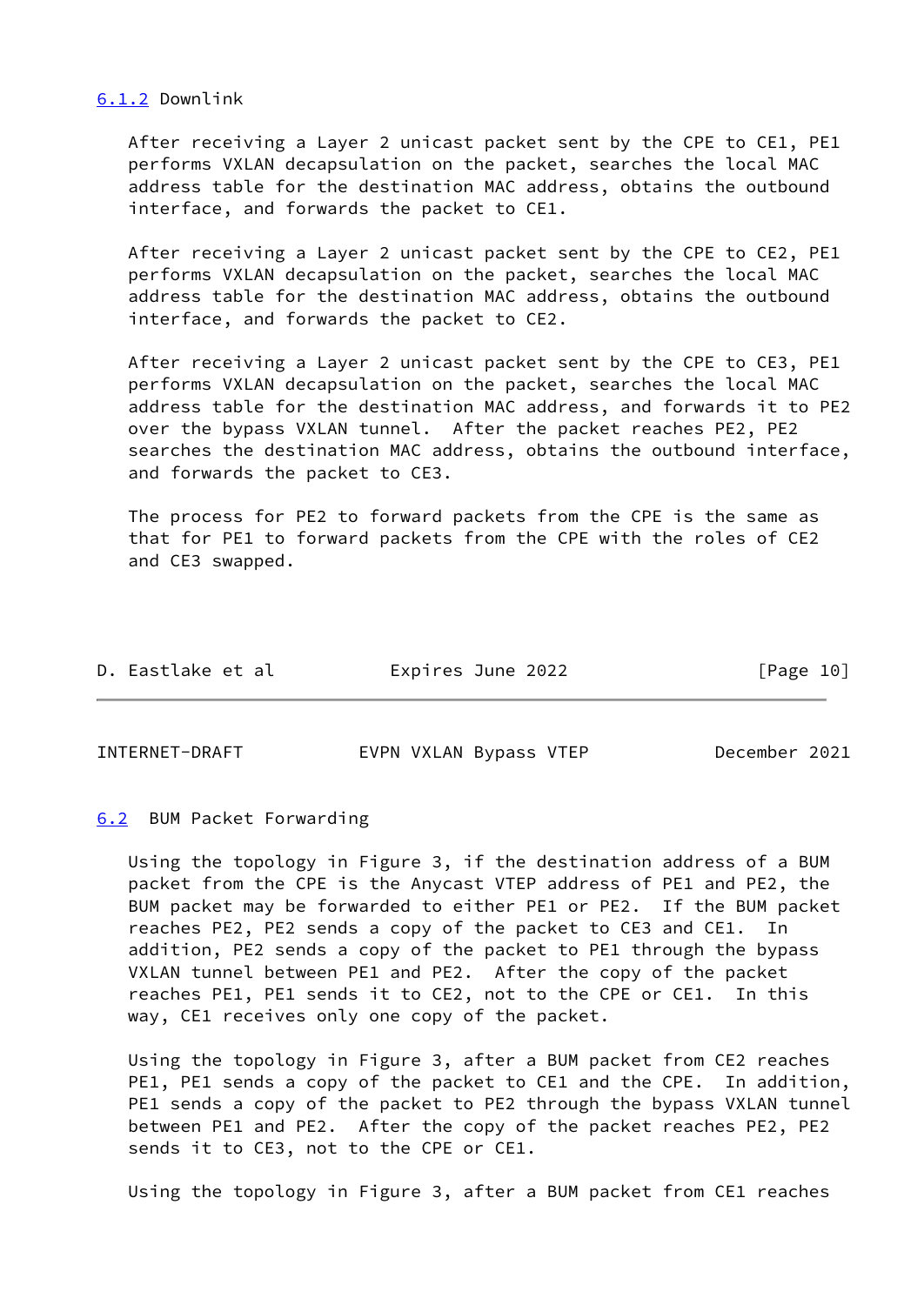PE1, PE1 sends a copy of the packet to CE2 and the CPE. In addition, PE1 sends a copy of the packet to PE2 through the bypass VXLAN tunnel between PE1 and PE2. After the copy of the packet reaches PE2, PE2 sends it to CE3, not to the CPE or CE1.

| D. Eastlake et al | Expires June 2022 | [Page 11] |
|-------------------|-------------------|-----------|

<span id="page-12-1"></span>INTERNET-DRAFT EVPN VXLAN Bypass VTEP December 2021

<span id="page-12-0"></span>[7](#page-12-0). IANA Considerations

 IANA is requested to assign two new Extended Community attribute SubTypes as follows:

<span id="page-12-2"></span>[7.1](#page-12-2) IPv4 Specific

Sub-Type Value Name **Reference**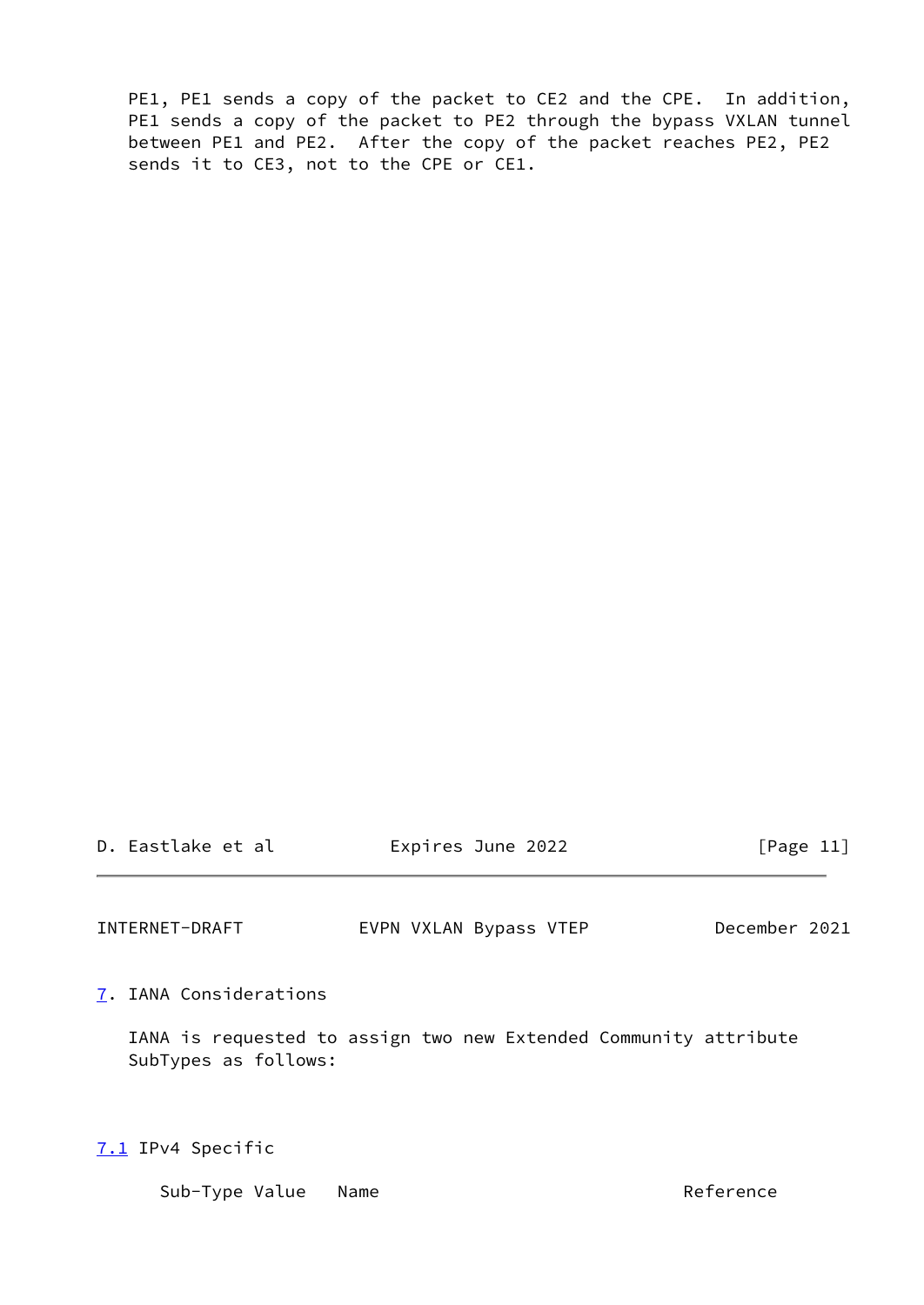-------------- ------------------------------- ---------- TBA1 Bypass VXLAN Extended Community [this doc]

<span id="page-13-0"></span>[7.2](#page-13-0) IPv6 Specific

| Sub-Type Value Name |                                            | Reference |
|---------------------|--------------------------------------------|-----------|
|                     |                                            |           |
| TBA2.               | Bypass VXLAN Extended Community [this doc] |           |

| D. Eastlake et al |  |
|-------------------|--|
|                   |  |

Expires June 2022 [Page 12]

<span id="page-13-2"></span>INTERNET-DRAFT EVPN VXLAN Bypass VTEP December 2021

<span id="page-13-1"></span>[8](#page-13-1). Security Considerations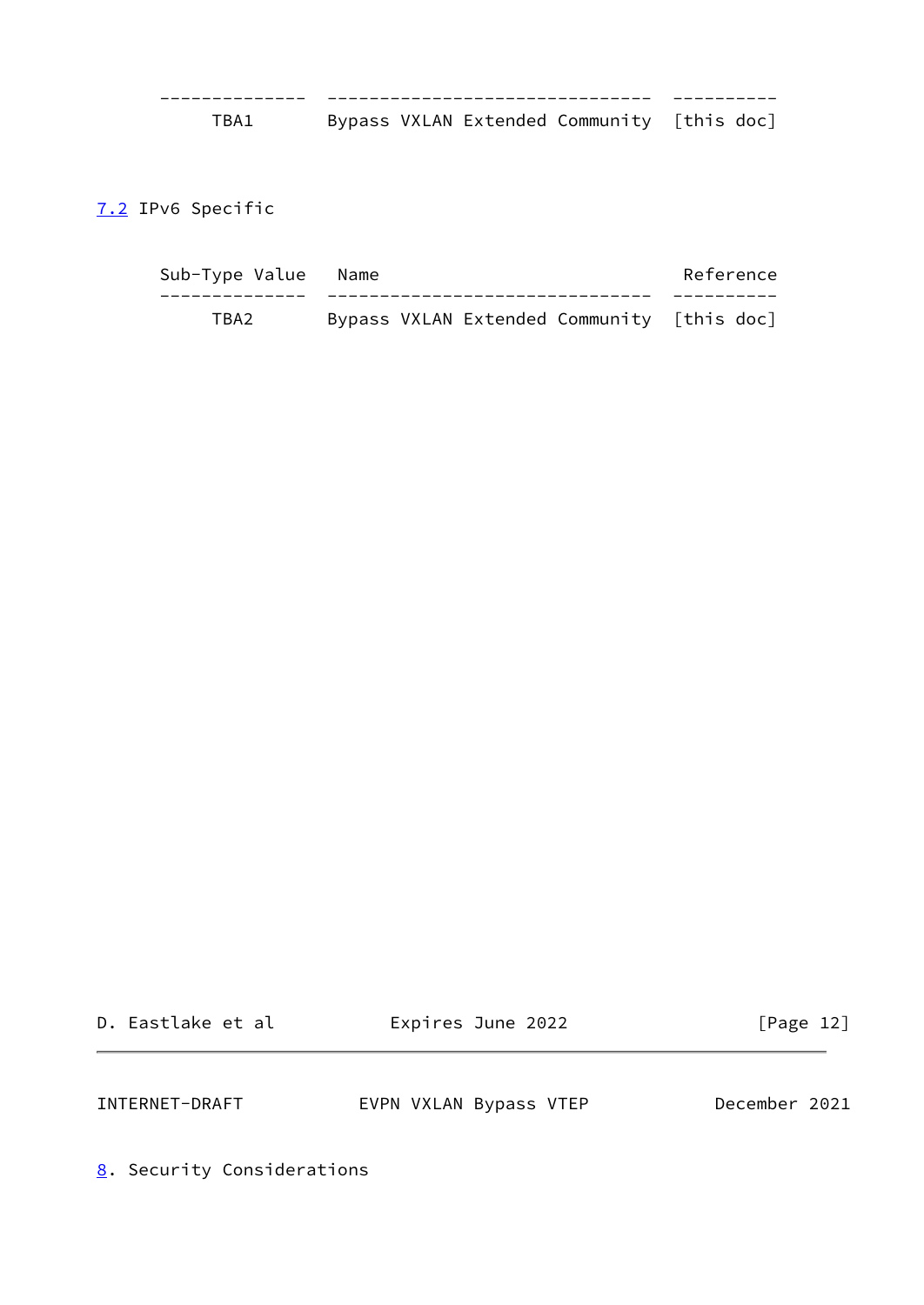TBD

For general EVPN Security Considerations, see [[RFC7432](https://datatracker.ietf.org/doc/pdf/rfc7432)].

# Acknowledgements

 The authors would like to thank the following for their comments and review of this document:

TBD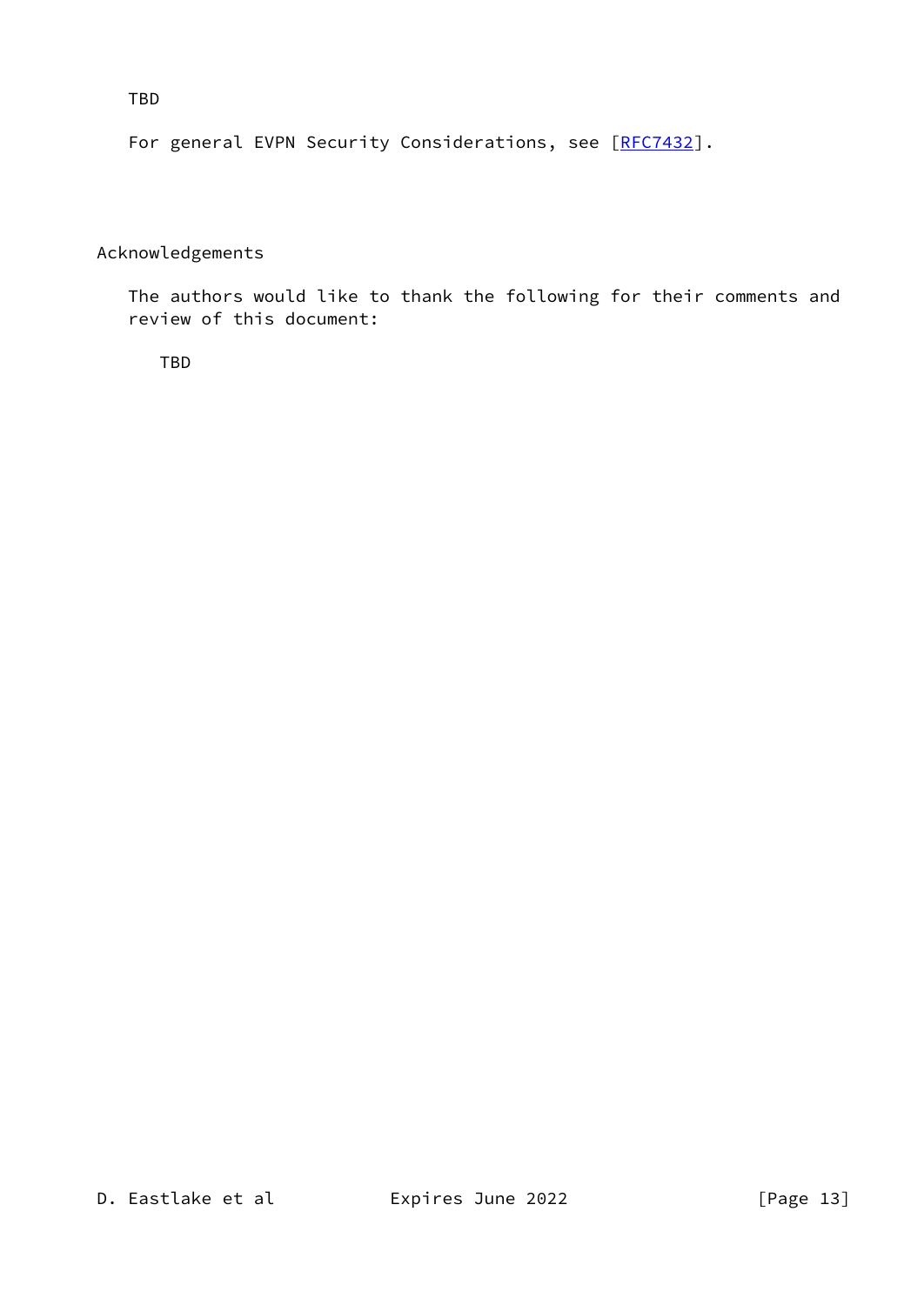<span id="page-15-0"></span>

#### Contributors

 The following individuals made significant contributions to this document:

 Haibo Wang Huawei Technologies Huawei Bldg., No. 156 Beiqing Road Beijing 100095 China

Email: rainsword.wang@huawei.com

Normative References

- [RFC2119] Bradner, S., "Key words for use in RFCs to Indicate Requirement Levels", [BCP 14](https://datatracker.ietf.org/doc/pdf/bcp14), [RFC 2119,](https://datatracker.ietf.org/doc/pdf/rfc2119) DOI 10.17487/RFC2119, March 1997, <<http://www.rfc-editor.org/info/rfc2119>>.
- [RFC7432] Sajassi, A., Ed., Aggarwal, R., Bitar, N., Isaac, A., Uttaro, J., Drake, J., and W. Henderickx, "BGP MPLS-Based Ethernet VPN", [RFC 7432](https://datatracker.ietf.org/doc/pdf/rfc7432), DOI 10.17487/RFC7432, February 2015, <<https://www.rfc-editor.org/info/rfc7432>>.
- [[RFC](https://datatracker.ietf.org/doc/pdf/rfc2119)8174] Leiba, B., "Ambiguity of Uppercase vs Lowercase in RFC [2119](https://datatracker.ietf.org/doc/pdf/rfc2119) Key Words", [BCP 14](https://datatracker.ietf.org/doc/pdf/bcp14), [RFC 8174,](https://datatracker.ietf.org/doc/pdf/rfc8174) DOI 10.17487/RFC8174, May 2017, [<https://www.rfc-editor.org/info/rfc8174](https://www.rfc-editor.org/info/rfc8174)>.

Informative References

- [RFC7209] Sajassi, A., Aggarwal, R., Uttaro, J., Bitar, N., Henderickx, W., and A. Isaac, "Requirements for Ethernet VPN (EVPN)", [RFC 7209,](https://datatracker.ietf.org/doc/pdf/rfc7209) DOI 10.17487/RFC7209, May 2014, <<https://www.rfc-editor.org/info/rfc7209>>.
- [RFC7348] Mahalingam, M., Dutt, D., Duda, K., Agarwal, P., Kreeger, L., Sridhar, T., Bursell, M., and C. Wright, "Virtual eXtensible Local Area Network (VXLAN): A Framework for Overlaying Virtualized Layer 2 Networks over Layer 3 Networks", [RFC 7348](https://datatracker.ietf.org/doc/pdf/rfc7348), DOI 10.17487/RFC7348, August 2014, <[http://www.rfc](http://www.rfc-editor.org/info/rfc7348) [editor.org/info/rfc7348](http://www.rfc-editor.org/info/rfc7348)>.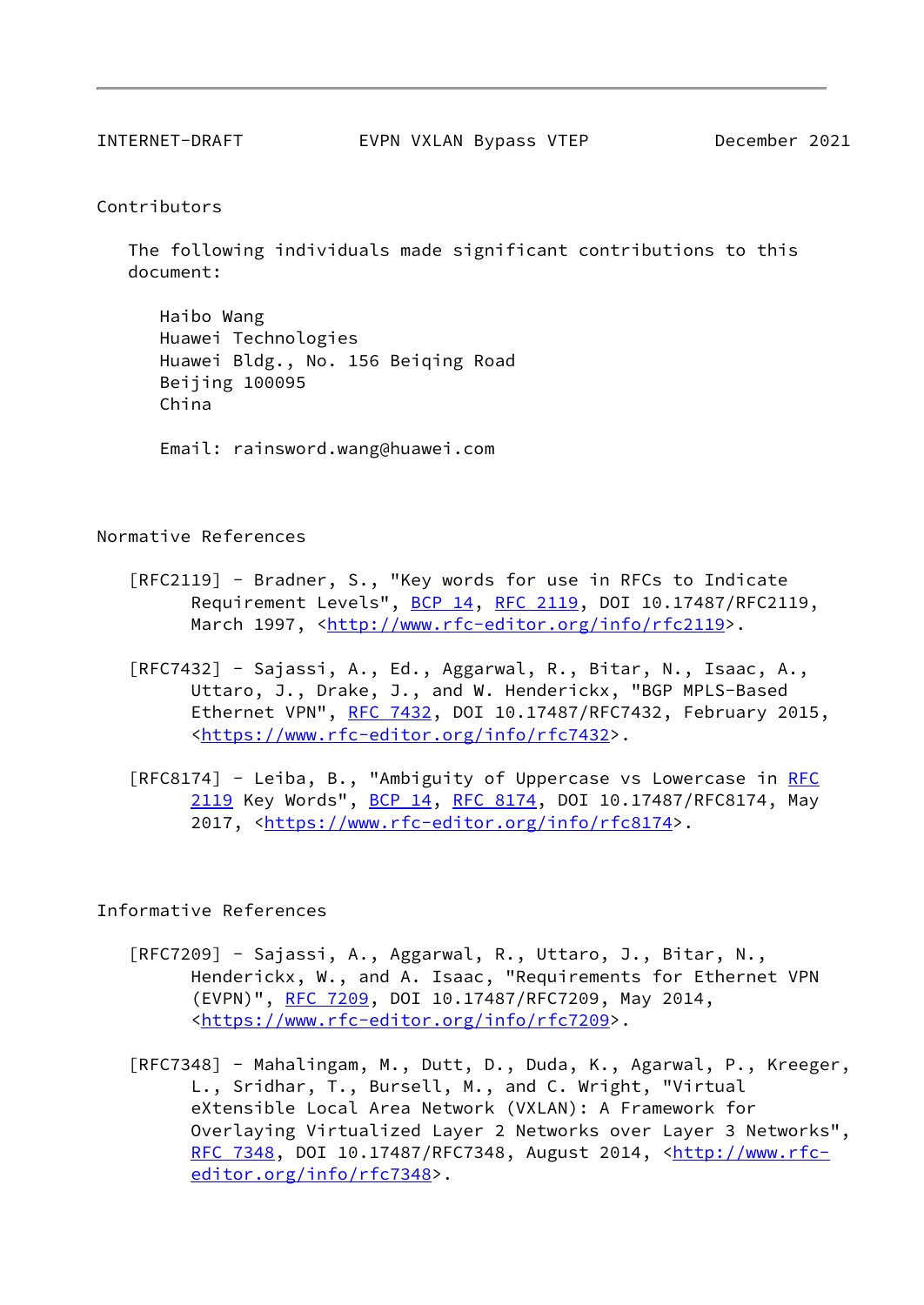<span id="page-16-0"></span>INTERNET-DRAFT EVPN VXLAN Bypass VTEP December 2021

Authors' Addresses

 Donald E. Eastlake, 3rd Futurewei Technologies 2386 Panormaic Circle Apopka, FL 32703 USA

 Phone: +1-508-333-2270 Email: d3e3e3@gmail.com

 Zhenbin Li Huawei Technologies Huawei Bld., No.156 Beiqing Rd. Beijing 100095 China

Email: lizhenbin@huawei.com

 Shunwan Zhuang Huawei Technologies Huawei Bld., No.156 Beiqing Rd. Beijing 100095 China

Email: zhuangshunwan@huawei.com

 Russ White Juniper Networks

Email: russ@riw.us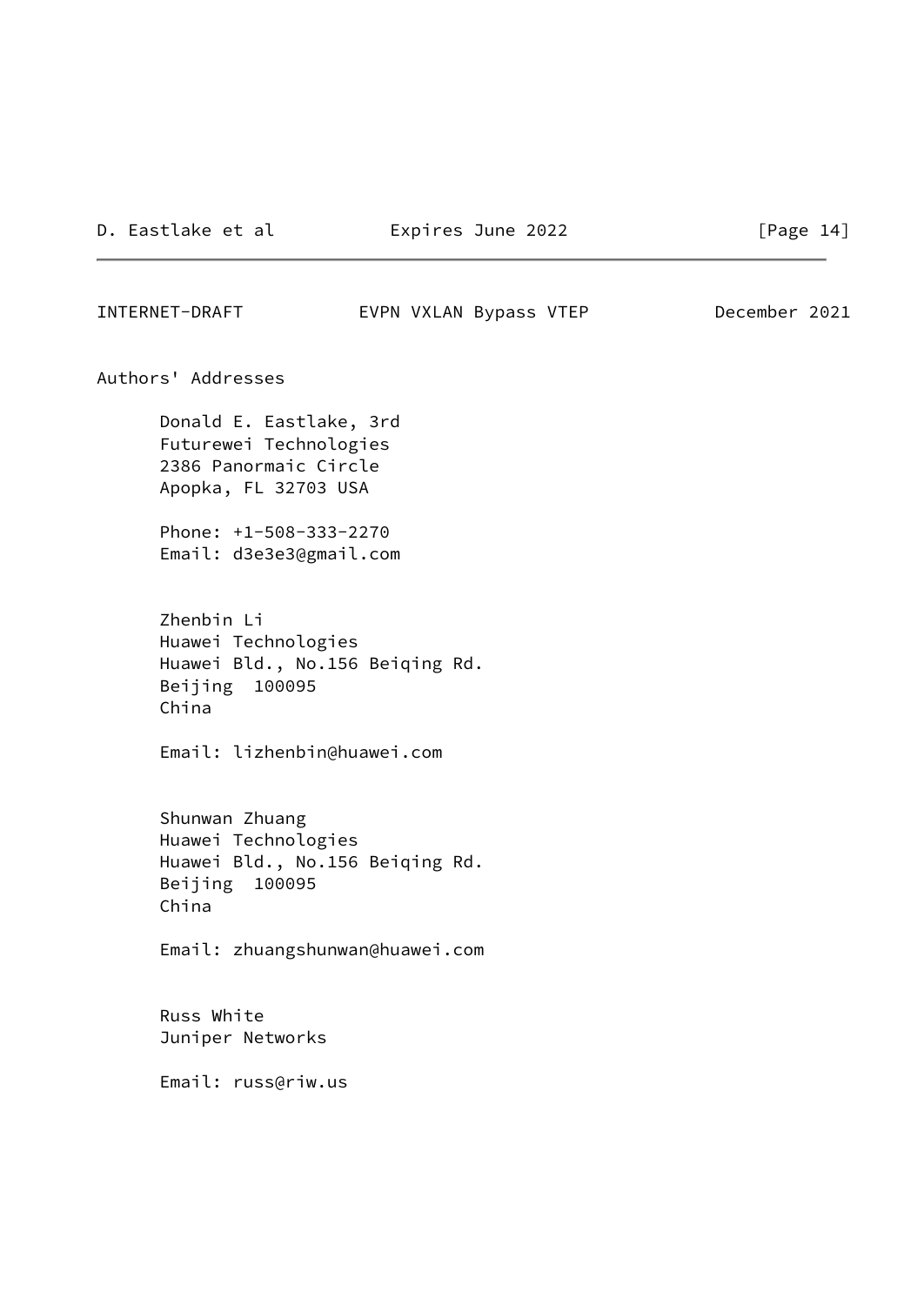D. Eastlake et al Expires June 2022 [Page 15]

INTERNET-DRAFT EVPN VXLAN Bypass VTEP December 2021

Copyright, Disclaimer, and Additional IPR Provisions

 Copyright (c) 2021 IETF Trust and the persons identified as the document authors. All rights reserved.

This document is subject to  $BCP$  78 and the IETF Trust's Legal Provisions Relating to IETF Documents [\(http://trustee.ietf.org/license-info](http://trustee.ietf.org/license-info)) in effect on the date of publication of this document. Please review these documents carefully, as they describe your rights and restrictions with respect to this document. Code Components extracted from this document must include Simplified BSD License text as described in Section 4.e of the Trust Legal Provisions and are provided without warranty as described in the Simplified BSD License. The definitive version of an IETF Document is that published by, or under the auspices of, the IETF. Versions of IETF Documents that are published by third parties, including those that are translated into other languages, should not be considered to be definitive versions of IETF Documents. The definitive version of these Legal Provisions is that published by, or under the auspices of, the IETF. Versions of these Legal Provisions that are published by third parties, including those that are translated into other languages, should not be considered to be definitive versions of these Legal Provisions. For the avoidance of doubt, each Contributor to the IETF Standards Process licenses each Contribution that he or she makes as part of the IETF Standards Process to the IETF Trust pursuant to the provisions of [RFC 5378](https://datatracker.ietf.org/doc/pdf/rfc5378). No language to the contrary, or terms, conditions or rights that differ from or are inconsistent with the rights and licenses granted under [RFC 5378](https://datatracker.ietf.org/doc/pdf/rfc5378), shall have any effect and shall be null and void, whether published or posted by such Contributor, or included with or in such